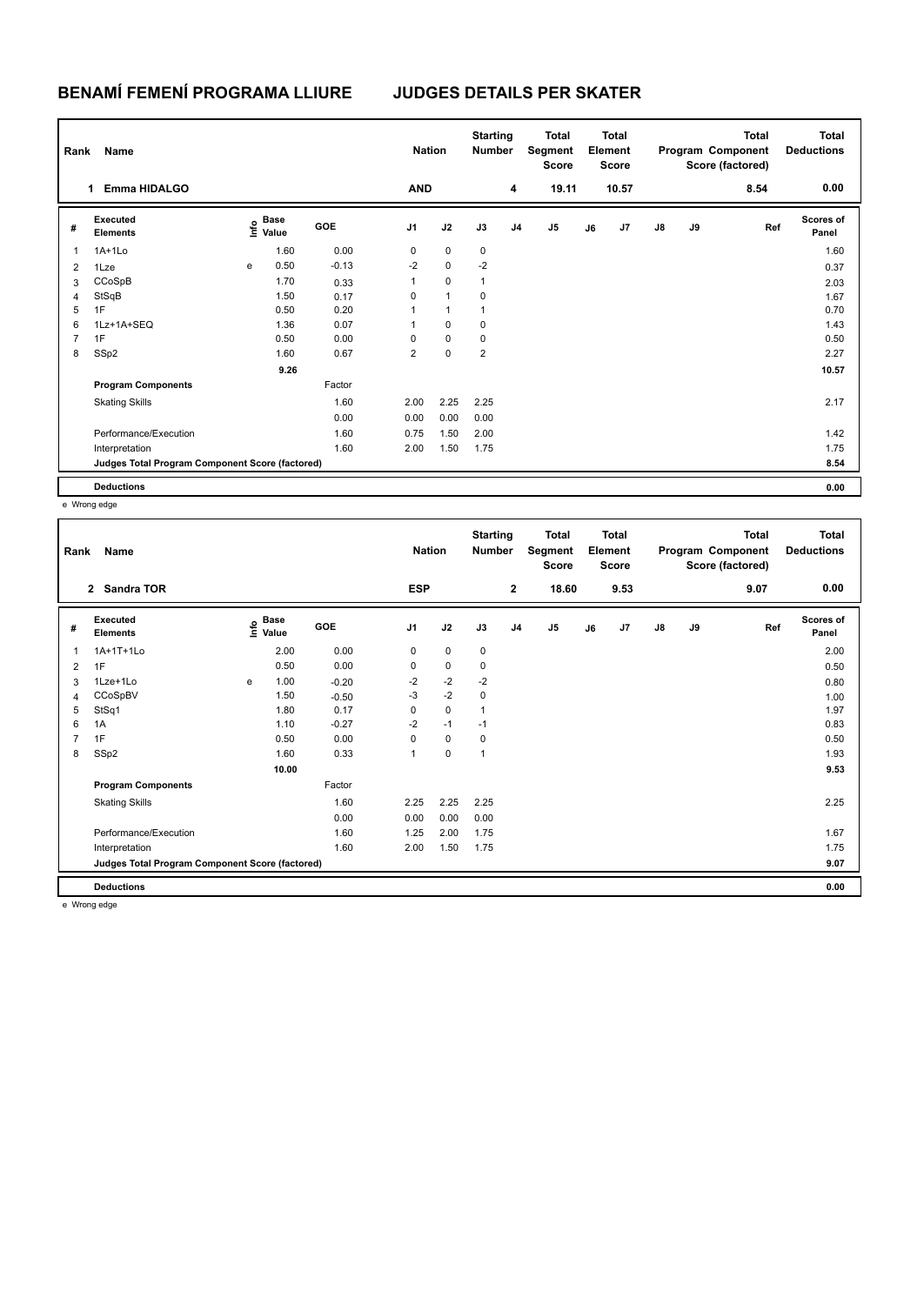# **BENAMÍ FEMENÍ PROGRAMA LLIURE JUDGES DETAILS PER SKATER**

| Rank<br>Name   |                                                 |  |                                  |            |                | <b>Nation</b> |      | <b>Starting</b><br><b>Number</b> | <b>Total</b><br>Segment<br><b>Score</b> |    | Total<br>Element<br>Score |               | <b>Total</b><br>Program Component<br>Score (factored) |      | <b>Total</b><br><b>Deductions</b> |
|----------------|-------------------------------------------------|--|----------------------------------|------------|----------------|---------------|------|----------------------------------|-----------------------------------------|----|---------------------------|---------------|-------------------------------------------------------|------|-----------------------------------|
|                | <b>ARIADNA LOPEZ</b><br>3                       |  |                                  |            | <b>ESP</b>     |               |      | 5                                | 17.43                                   |    | 8.87                      |               |                                                       | 9.06 | 0.50                              |
| #              | Executed<br><b>Elements</b>                     |  | <b>Base</b><br>e Base<br>⊆ Value | <b>GOE</b> | J <sub>1</sub> | J2            | J3   | J <sub>4</sub>                   | J5                                      | J6 | J <sub>7</sub>            | $\mathsf{J}8$ | J9                                                    | Ref  | <b>Scores of</b><br>Panel         |
| 1              | 1A                                              |  | 1.10                             | $-0.60$    | $-3$           | $-3$          | $-3$ |                                  |                                         |    |                           |               |                                                       |      | 0.50                              |
| $\overline{2}$ | 1F                                              |  | 0.50                             | 0.00       | 0              | $\mathbf 0$   | 0    |                                  |                                         |    |                           |               |                                                       |      | 0.50                              |
| 3              | 1Lz+1A+SEQ                                      |  | 1.36                             | $-0.20$    | $-1$           | $-1$          | $-1$ |                                  |                                         |    |                           |               |                                                       |      | 1.16                              |
| $\overline{4}$ | StSqB                                           |  | 1.50                             | 0.17       | 1              | 0             | 0    |                                  |                                         |    |                           |               |                                                       |      | 1.67                              |
| 5              | 1F                                              |  | 0.50                             | $-0.03$    | $-1$           | $\mathbf 0$   | 0    |                                  |                                         |    |                           |               |                                                       |      | 0.47                              |
| 6              | CCoSpB                                          |  | 1.70                             | 0.07       | $-1$           | 0             | 1    |                                  |                                         |    |                           |               |                                                       |      | 1.77                              |
| $\overline{7}$ | 1Lz                                             |  | 0.60                             | $-0.07$    | $-1$           | $-1$          | 0    |                                  |                                         |    |                           |               |                                                       |      | 0.53                              |
| 8              | SSp2                                            |  | 1.60                             | 0.67       | $\overline{2}$ | 1             | 1    |                                  |                                         |    |                           |               |                                                       |      | 2.27                              |
|                |                                                 |  | 8.86                             |            |                |               |      |                                  |                                         |    |                           |               |                                                       |      | 8.87                              |
|                | <b>Program Components</b>                       |  |                                  | Factor     |                |               |      |                                  |                                         |    |                           |               |                                                       |      |                                   |
|                | <b>Skating Skills</b>                           |  |                                  | 1.60       | 2.25           | 2.00          | 2.00 |                                  |                                         |    |                           |               |                                                       |      | 2.08                              |
|                |                                                 |  |                                  | 0.00       | 0.00           | 0.00          | 0.00 |                                  |                                         |    |                           |               |                                                       |      |                                   |
|                | Performance/Execution                           |  |                                  | 1.60       | 2.00           | 1.50          | 1.75 |                                  |                                         |    |                           |               |                                                       |      | 1.75                              |
|                | Interpretation                                  |  |                                  | 1.60       | 2.25           | 1.50          | 1.75 |                                  |                                         |    |                           |               |                                                       |      | 1.83                              |
|                | Judges Total Program Component Score (factored) |  |                                  |            |                |               |      |                                  |                                         |    |                           |               |                                                       |      | 9.06                              |
|                | <b>Deductions</b>                               |  | Falls:                           | $-0.50$    |                |               |      |                                  |                                         |    |                           |               |                                                       |      | $-0.50$                           |

! Not clear edge

|                | Name<br>Rank                                    |                                  |            |                | <b>Nation</b> |              | <b>Starting</b><br><b>Number</b> | <b>Total</b><br>Segment<br><b>Score</b> | <b>Total</b><br>Element<br><b>Score</b> |      |               |    | <b>Total</b><br>Program Component<br>Score (factored) | <b>Total</b><br><b>Deductions</b> |
|----------------|-------------------------------------------------|----------------------------------|------------|----------------|---------------|--------------|----------------------------------|-----------------------------------------|-----------------------------------------|------|---------------|----|-------------------------------------------------------|-----------------------------------|
|                | 4 CARLA SANCHEZ                                 |                                  |            | <b>ESP</b>     |               |              | 3                                | 16.48                                   |                                         | 6.74 |               |    | 9.74                                                  | 0.00                              |
| #              | Executed<br><b>Elements</b>                     | <b>Base</b><br>e Base<br>⊆ Value | <b>GOE</b> | J <sub>1</sub> | J2            | J3           | J <sub>4</sub>                   | J <sub>5</sub>                          | J6                                      | J7   | $\mathsf{J}8$ | J9 | Ref                                                   | <b>Scores of</b><br>Panel         |
| 1              | $1F+1L0$                                        | 1.00                             | 0.20       | $\mathbf{1}$   | $\mathbf{1}$  | $\mathbf{1}$ |                                  |                                         |                                         |      |               |    |                                                       | 1.20                              |
| $\overline{2}$ | 1S                                              | 0.40                             | 0.07       | 1              | 0             | 0            |                                  |                                         |                                         |      |               |    |                                                       | 0.47                              |
| 3              | 1Lz                                             | 0.60                             | 0.00       | 0              | $\mathbf 0$   | $\mathbf 0$  |                                  |                                         |                                         |      |               |    |                                                       | 0.60                              |
| 4              | CSp                                             | 0.00                             | 0.00       |                | <u>. .</u>    | н.           |                                  |                                         |                                         |      |               |    |                                                       | 0.00                              |
| 5              | StSqB                                           | 1.50                             | 0.00       | 0              | $\mathbf 0$   | 0            |                                  |                                         |                                         |      |               |    |                                                       | 1.50                              |
| 6              | $1F+1Lo$                                        | 1.00                             | 0.00       | $\Omega$       | $\mathbf 0$   | 0            |                                  |                                         |                                         |      |               |    |                                                       | 1.00                              |
|                | 1Lo                                             | 0.50                             | 0.20       |                | $\mathbf{1}$  | 1            |                                  |                                         |                                         |      |               |    |                                                       | 0.70                              |
| 8              | SSpB                                            | 1.10                             | 0.17       | 1              | $\mathbf 0$   | $\mathbf 0$  |                                  |                                         |                                         |      |               |    |                                                       | 1.27                              |
|                |                                                 | 6.10                             |            |                |               |              |                                  |                                         |                                         |      |               |    |                                                       | 6.74                              |
|                | <b>Program Components</b>                       |                                  | Factor     |                |               |              |                                  |                                         |                                         |      |               |    |                                                       |                                   |
|                | <b>Skating Skills</b>                           |                                  | 1.60       | 2.50           | 2.25          | 1.75         |                                  |                                         |                                         |      |               |    |                                                       | 2.17                              |
|                |                                                 |                                  | 0.00       | 0.00           | 0.00          | 0.00         |                                  |                                         |                                         |      |               |    |                                                       |                                   |
|                | Performance/Execution                           |                                  | 1.60       | 2.50           | 2.00          | 1.50         |                                  |                                         |                                         |      |               |    |                                                       | 2.00                              |
|                | Interpretation                                  |                                  | 1.60       | 2.25           | 2.00          | 1.50         |                                  |                                         |                                         |      |               |    |                                                       | 1.92                              |
|                | Judges Total Program Component Score (factored) |                                  |            |                |               |              |                                  |                                         |                                         |      |               |    |                                                       | 9.74                              |
|                | <b>Deductions</b>                               |                                  |            |                |               |              |                                  |                                         |                                         |      |               |    |                                                       | 0.00                              |